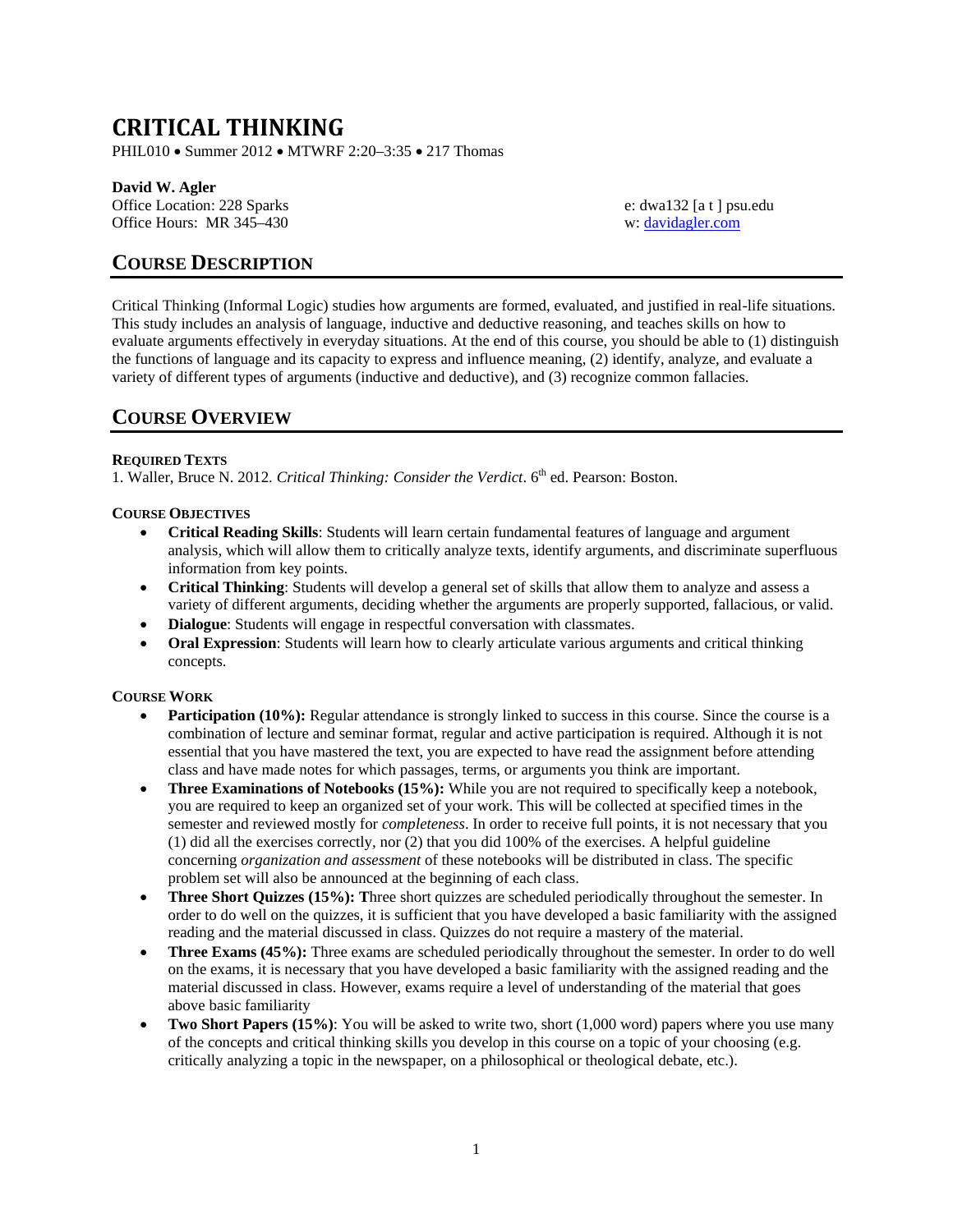# **COURSE POLICIES**

#### **ACADEMIC MISCONDUCT**

The general principles and policy relating to cheating and plagiarism, which are enforced in this class, can be found in the Penn State policy on academic misconduct. *Academic Integrity*: Academic dishonesty encompasses a wide range of activities, whether intentional or unintentional, that includes, but is not limited to: all forms of fraud, plagiarism, and any failure to cite explicitly all materials and sources used in one's work. Sanctions for these activities include, but are not limited to, failure in a course, removal from the degree program, failure in a course with an explanation in the permanent transcript of the cause for failure, suspension, and expulsion. If you are unclear about whether you or someone you know is engaging in academic misconduct, read the following: [University](http://www.psu.edu/dept/ufs/policies/47-00.html#49-20)  [Statement on Academic Integrity.](http://www.psu.edu/dept/ufs/policies/47-00.html#49-20) For more information, see [PSU Academic Integrity,](http://www.psu.edu/ufs/policies) PSU ITS, [Plagiarism Tutor,](http://www.libraries.psu.edu/instruction/infolit/andyou/mod9/plagiarism.htm) [Turnitin,](http://tlt.its.psu.edu/turnitin) [PSU Teaching & Learning with](http://tlt.its.psu.edu/suggestions/cyberplag/) Technology

#### **GRADE ROUNDING**

Grades will be rounded up from the *second* decimal point, e.g. 90.95 rounds up to 91.0 while 90.94 rounds down to 90.90. In the event that eLION does not allow for a particular grade (e.g. D+), you will simply be given the letter grade (e.g. if you have a D+ then you will receive a D, and if you have a C–, you will receive a C).

| A: $91-100\%$ ;   | $C_{+}$ : 79.0–79.9 | $F: 0-59.9$       |
|-------------------|---------------------|-------------------|
| $A = 90.0 - 90.9$ | $C: 71.0 - 78.9$    | <b>INCOMPLETE</b> |
| $B + 89.0 - 89.9$ | $C = 70-70.9$       | <b>DROP</b>       |
| $B: 81.0 - 88.9$  | $D+: 69.0-69.9$     |                   |
| $B - 80 - 80.9$   | D: $60.0 - 68.9$    |                   |

### **LATE WORK**

If you are planning on taking a **Test/Notebook** late, you will need to clear this with the instructor *before* the day and time of the test. If the instructor is not informed that you will be taking the test late, a grade reduction of one letter grade is incurred for every day the test is late. So if the due date is Tuesday at 3p.m. and you email me on Tuesday at 3.01p.m., you will lose a letter grade. You will not lose an additional letter grade until 3.01p.m. the next day (i.e. Wednesday).

#### **STUDENT GUIDANCE AND DISABILITY**

If you have a documented disability and wish to receive academic accommodations, please contact the campus disability liaison as soon as possible: (name, office, telephone, email). For additional information, check the university web site for **Disability Services**. If you are in need of psychological counseling, please do not hesitate to contact Penn State'[s Counseling & Psychological Services](http://www.sa.psu.edu/caps/default.shtml) (phone: 814-863-0395). For any problem related to your studies, university policies and procedures, do not hesitate to seek the help of the **Student Affairs Services**, your Academic Advisor, or arrange a meeting with your instructor who will help you obtain assistance through one of the above, or another, agency.

#### **USE OF ANGEL AND EMAIL COMMUNICATION**

Please check the webpage on the [ANGEL](https://cms.psu.edu/frames.aspx) website regularly. An online version of the syllabus is available there, and you will be notified of any cancellation of a course meeting there. If you need to contact me, send a well-constructed email to [dwa132@psu.edu](mailto:dwa132@psu.edu) with an appropriate subject line (e.g. P120 Question) and with an appropriate address (e.g. "Dear David"). Failure to do either, or emailing me with multiple links attached ("check this youtube link") will result in your instructor deleting your email. Students are responsible for activity on their computer accounts so only send emails pertinent to the course. Also, please do not send correspondence from cellular telephones (e.g. Blackberries, etc.).

### **TUTORING, DROP PROCEDURES, AND INCOMPLETES**

Students who simply stop attending class, for whatever reason, without officially withdrawing from the course, will receive the grade of F. If you expect a refund, be aware that the date the withdrawal form is processed by Penn State registrar's office determines the amount of refund. Consult the Register site for [drop procedures.](http://www.registrar.psu.edu/registration/dropping_courses.cfm) Consult the Handbook for taking an [Incomplete \(D/F\).](http://www.psu.edu/dus/handbook/dfgrade.html) Before considering dropping the course or taking an incomplete, you might consider getting additional help: Information [Literacy Tutorial,](http://www.libraries.psu.edu/instruction/infolit/andyou/infoyou.htm) [University Learning Center,](http://php.scripts.psu.edu/dept/ulc/index.php) [Writing Center](http://www.psu.edu/dept/cew/writingcenter/UWC/index2.htm)